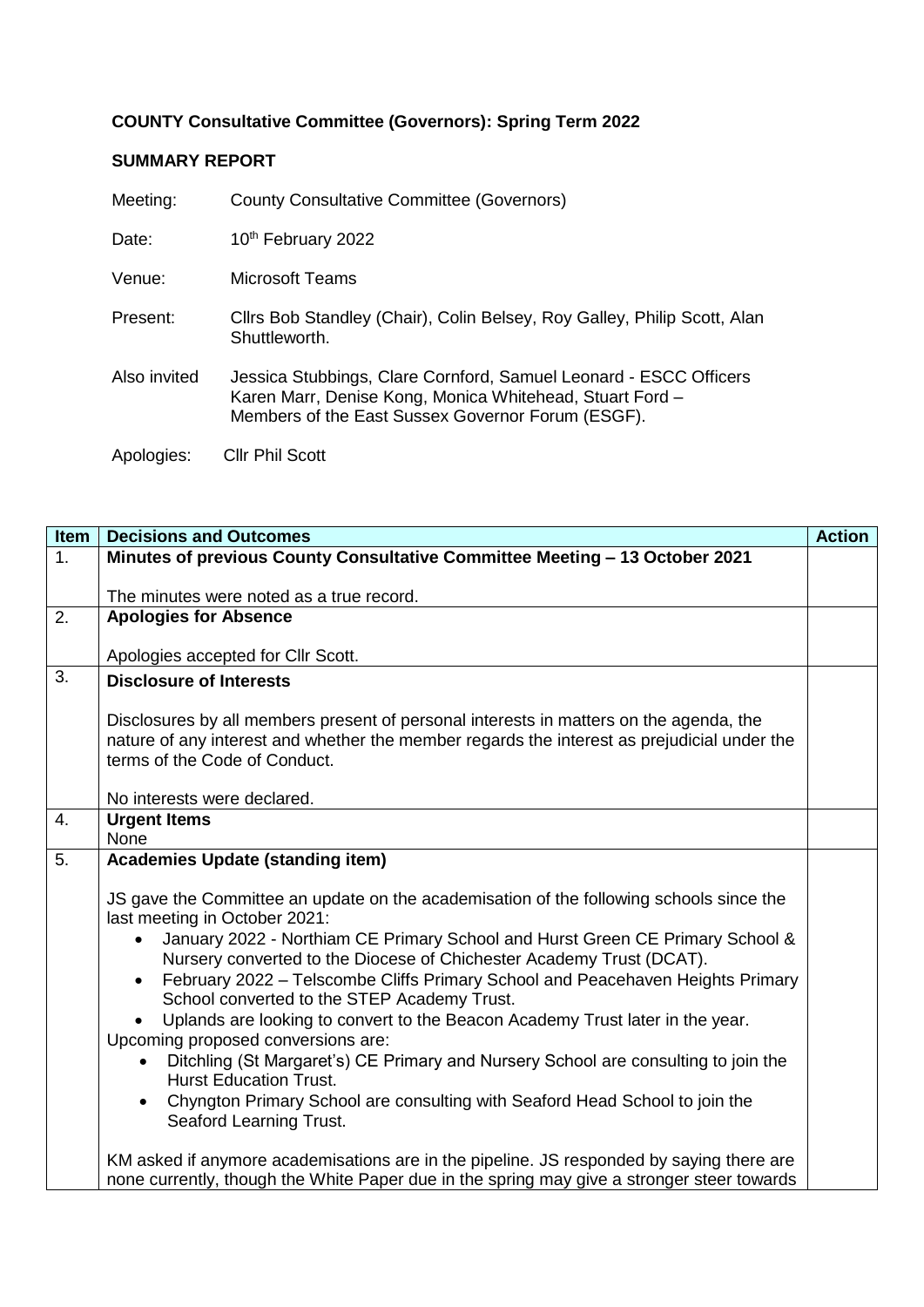|    | academisation. Cllr Standley agreed that the White Paper may impact the rate of<br>academisation.                                                                                                                                                                                                                                                                                                                                                                                                                                                                                                                  |  |
|----|--------------------------------------------------------------------------------------------------------------------------------------------------------------------------------------------------------------------------------------------------------------------------------------------------------------------------------------------------------------------------------------------------------------------------------------------------------------------------------------------------------------------------------------------------------------------------------------------------------------------|--|
| 6. | <b>Local Authority Governor Appointments and Governor Vacancy Update</b>                                                                                                                                                                                                                                                                                                                                                                                                                                                                                                                                           |  |
|    | The County Consultative Committee noted the report they received prior to the meeting<br>from CC on behalf of Governor Services and the East Sussex Governors Forum (ESGF).                                                                                                                                                                                                                                                                                                                                                                                                                                        |  |
|    | CC detailed some of the highlights from the report including:                                                                                                                                                                                                                                                                                                                                                                                                                                                                                                                                                      |  |
|    | Local Authority governor vacancy rate is at 9.3% with further governors due to be<br>approved. This is below the vacancy rate of all East Sussex governor types, which<br>sits at 15.9%.                                                                                                                                                                                                                                                                                                                                                                                                                           |  |
|    | 159 new governors and associate members since 1 <sup>st</sup> September 2021<br>101 expressions of interest to become a governor have come in since the launch of<br>a more localised recruitment campaign in January 2020.                                                                                                                                                                                                                                                                                                                                                                                        |  |
|    | Since 1 <sup>st</sup> September 2021,1390 training, briefing, and networking places have been<br>$\bullet$<br>accessed by governors in over 78 sessions. These sessions also covering a variety<br>of relevant themes.                                                                                                                                                                                                                                                                                                                                                                                             |  |
|    | CC also reported that there has been welcome interest in a new push for Local Support<br>Governor applications, where governors volunteer to offer their experience to schools in<br>need.                                                                                                                                                                                                                                                                                                                                                                                                                         |  |
|    | Cllr Standley asked if working from home has helped with governor engagement. CC<br>answered that it has helped. KM agreed with CC and added that a blended approach has<br>made governance more accessible.                                                                                                                                                                                                                                                                                                                                                                                                       |  |
|    | KM asked about the 4 schools with 25% vacancy rate, saying that is a concern. CC<br>responded by saying that the Governor and Clerking Service (GCS) are working with the<br>schools, with the situations at these schools more complicated than most. KM offered her<br>support if needed.                                                                                                                                                                                                                                                                                                                        |  |
| 7. | Round up from Governors about Covid and Post Covid                                                                                                                                                                                                                                                                                                                                                                                                                                                                                                                                                                 |  |
|    | Cllr Standley asked how schools were coping with covid and the post covid challenges. KM<br>answered that schools are generally coping well, but there is concern over 3 or 4 bouts of<br>covid that have put schools under severe pressure. Reception classes appear to be the<br>most disadvantaged, with speech and language difficulties the most common problem. This<br>has added to the pressure on schools.                                                                                                                                                                                                |  |
|    | MW reported that staff absences has put a strain on schools, with the headteacher having<br>to manage these situations on top of all their other duties. SF also added that staff absence<br>is crippling schools and their budget. Wellbeing is also a big concern for staff due to the<br>pressures. Staff resignations have consequently become an issue due to the pressures. JS<br>echoed the comments and added that headteachers report that the cost of supply cover is<br>large. Energy costs also having 150% increases is having a huge impact. School leaders<br>and staff are clearly under pressure. |  |
|    | KM noted a lower absence to due non covid issues at her school, which is a positive.                                                                                                                                                                                                                                                                                                                                                                                                                                                                                                                               |  |
|    | Cllr Standley asked how we are monitoring the budget issues around energy. JS says that<br>the regional school commissioner's office has been contacted to raise this as an issue.                                                                                                                                                                                                                                                                                                                                                                                                                                 |  |
| 8. | KM raised the issue of covid recovery and tutoring intervention. There is a concern over the<br>National Tutoring Programme (NTP). Schools with NTP credits need to be supported. Cllr<br>Standley noted this.<br>School attendance - do we need to improve it and if so, how would we?                                                                                                                                                                                                                                                                                                                            |  |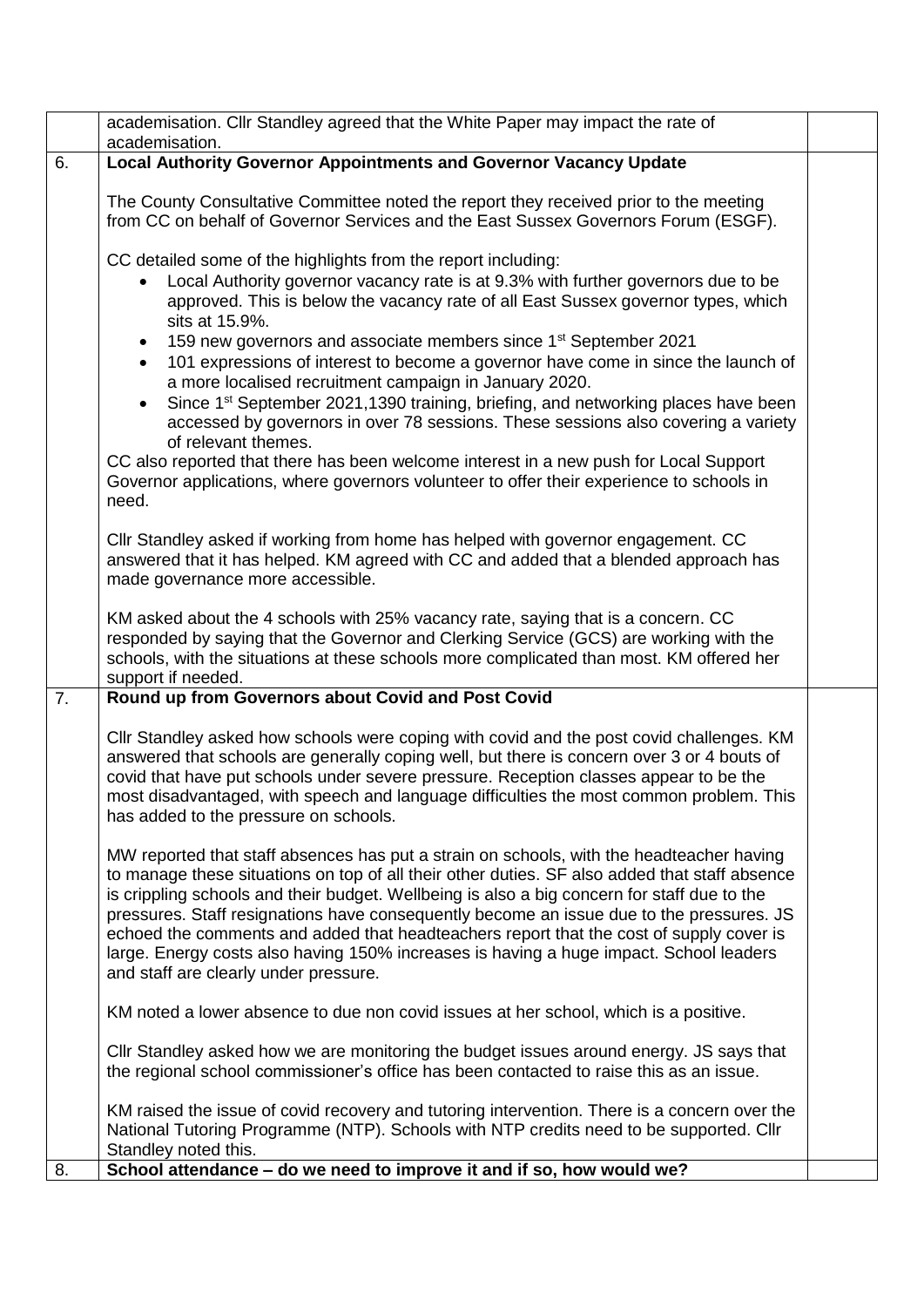|    | Cllr Standley said that school attendance has been an issue the Local Authority (LA) are<br>always looking at, and that attendance campaigns have been widespread. Cllr Standley<br>asked the East Sussex Governor Forum (ESGF) where schools are with their attendance<br>numbers. KM answered that there is a constant push for attendance drives, and governors<br>would welcome any support to keep this push going. MW noted that there is worry from<br>older students about coming in for their exams after such a disturbance to their routines.<br>Cllr Galley asked about the evidence of home education and is there an issue with this. JS<br>responded that there has been an increase in the home educated pupils. This is an area of<br>concern as the contact with these children is more difficult. This is a national issue. JS will<br>circulate a national report about elected home educated pupils to the group. Cllr Standley<br>noted his concern that not all parents are good teachers and there are limited powers from<br>the Local Authority to monitor those children. JS added that there may soon be a national<br>register of home educated pupils to help monitor them. Cllr Galley asked what support is<br>given to home schooled. JS answered that the Council offers some support but that this is<br>limited due to our current statutory role. |  |
|----|----------------------------------------------------------------------------------------------------------------------------------------------------------------------------------------------------------------------------------------------------------------------------------------------------------------------------------------------------------------------------------------------------------------------------------------------------------------------------------------------------------------------------------------------------------------------------------------------------------------------------------------------------------------------------------------------------------------------------------------------------------------------------------------------------------------------------------------------------------------------------------------------------------------------------------------------------------------------------------------------------------------------------------------------------------------------------------------------------------------------------------------------------------------------------------------------------------------------------------------------------------------------------------------------------------------------------------------------------------------------------------------|--|
|    | JS updated on attendance. There is concern about increasing rates of attendance and we<br>are monitoring the data. We have been able to provide additional funding to schools across<br>the County through Contain Outbreak Management Funding and the Hastings Opportunity<br>Area (HOA) has also helped Hastings schools. A campaign will also be going out to<br>highlight the positive stories of being in school. The Department of Education are also<br>looking at attendance issues and are investigating these themselves.                                                                                                                                                                                                                                                                                                                                                                                                                                                                                                                                                                                                                                                                                                                                                                                                                                                    |  |
|    | Cllr Standley finished the topic by saying this issue needs to be looked at closely in the<br>coming months.                                                                                                                                                                                                                                                                                                                                                                                                                                                                                                                                                                                                                                                                                                                                                                                                                                                                                                                                                                                                                                                                                                                                                                                                                                                                           |  |
| 9. | <b>ESGF Update for Councillors:</b>                                                                                                                                                                                                                                                                                                                                                                                                                                                                                                                                                                                                                                                                                                                                                                                                                                                                                                                                                                                                                                                                                                                                                                                                                                                                                                                                                    |  |
|    | KM reported the current Local Area Forums (LAFs) were around school to school support,<br>and the relationship with the Education Improvement Partnerships (EIPs) and<br>Primary/Secondary Boards. Some concerns from governors are around how can they let<br>teachers go to other schools when the pressures are so huge at their own schools.                                                                                                                                                                                                                                                                                                                                                                                                                                                                                                                                                                                                                                                                                                                                                                                                                                                                                                                                                                                                                                       |  |
|    | The EGSF have been meeting regularly and the Chairs network raised issues over energy<br>costs and budget concerns. Mental Health is also an issue for students. There are also<br>concerns over the support from ESBAS. A report back from the EIP in Eastbourne noted<br>that the support from ESBAS over exclusions had a positive impact. However, the money to<br>buy into this support may not be there for most schools. JS noted that there had been<br>staffing issues in ESBAS due to the increase in demand for their support. KM responded by<br>asking for good practice to be shared about how ESBAS works best in collaboration with<br>the support already in place at the school.                                                                                                                                                                                                                                                                                                                                                                                                                                                                                                                                                                                                                                                                                     |  |
|    | DK asks about ESBAS funding and how much impact councillors have over this. Cllr<br>Standley responded by saying Councillors have total control, but sometimes there is not<br>enough money to spread everywhere. Cllr Shuttleworth responded by asking the ESGF to<br>communicate if there are any specific areas that can make a big difference, where<br>governors would want to see extra support. JS also added that the Councillors have been<br>helping target key pressure points with extra funding.                                                                                                                                                                                                                                                                                                                                                                                                                                                                                                                                                                                                                                                                                                                                                                                                                                                                          |  |
|    | CIIr Galley raised the issue of Religious Education (RE). The advisor of RE is due to<br>release a new syllabus for schools. The aim is to modernise the RE program and Cllr<br>Galley would like governors to be made aware of this. Cllr Galley asked if training would be<br>welcome for governors. CC responded by saying sessions are already planned for next<br>term. KM asked CIIr Galley if a list of questions could be made available for governors to                                                                                                                                                                                                                                                                                                                                                                                                                                                                                                                                                                                                                                                                                                                                                                                                                                                                                                                      |  |